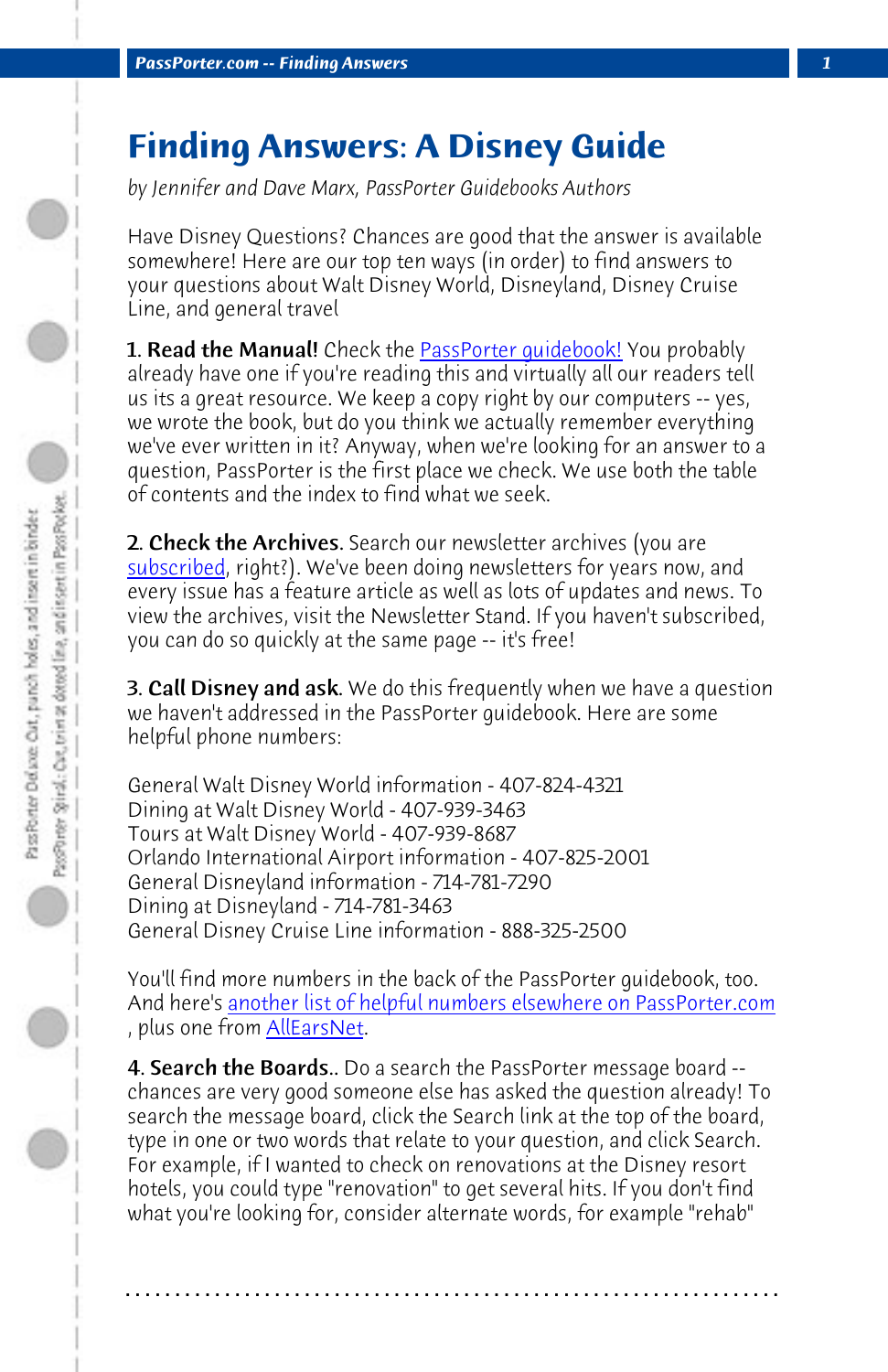*PassPorter.com -- Finding Answers (continued) 2*

instead of "renovation."

5. Ask Others. Post your question in the appropriate forum on the PassPorter message board. Our members and moderators enjoy answering questions, and most questions get several replies. To post your question, first locate the forum that it best fits into, click it, then click the Add New button, and type your question. Please keep in mind responses won't be immediate -- it may take hours or even days to get a reply, especially if your question is esoteric. We have no policies that require questions to be answered by our members or our volunteer Guides, but we all try our best! If your question hasn't received a reply after a couple of days, feel free to return to it and reply with something like, "Still searching for the answer to this question -- can anyone out there help me? Thanks so much!" [Replying to your original que](http://www.disboards.com/)stion in this man[ner will force the topic to the top of the](http://www.intercot.com/discussion) topic list in that forum and ma[ke it more visible to members.](http://www.tagrel.com/forum/) 

6. Google It. [Search f](http://disneyecho.emuck.com/)[or it on the Internet. We recommend the Goog](http://www.disneyworldtrivia.com/forums/)le search engine for [excellent results:](http://forums.wdwmagic.com/) 

7. Go Web Surfing. [Visit specific Disney-related Web sites for](http://mb.laughingplace.com/Msgboard.asp) information on your topic. AllEars.net (http://www.allears.net) is a particularly good repository of information which we recommend you check. You'll find more good Disney Web sites at: http://www.passporter.com/wdw/webunofficial.htm. And don't forget http://www.disneyworld.com.

8. Check Other Forums. Search other message boards and discussion groups for information on your topic. Here are our recommendations:

DIS (Disney Information Station) - http://www.disboards.com Intercot - http://www.intercot.com/discussion Tagrel - http://www.tagrel.com/forum/ Disney Echo - http://disneyecho.emuck.com/ Disney World Trivia - http://www.disneyworldtrivia.com/forums/ WDW Magic.com - http://forums.wdwmagic.com LaughingPlace.com - http://mb.laughingplace.com/Msgboard.asp

**9. Ask More People.** Post your question on one or more of those same boards or groups we mention above. Different people have different experiences.

**10. Ask Us.** Send us an e-mail at jenniferanddave (at) passporter.com. We will do our best to answer you! We do received hundreds of e-mails a day, however, so we can't promise anything. But we will try!

**. . . . . . . . . . . . . . . . . . . . . . . . . . . . . . . . . . . . . . . . . . . . . . . . . . . . . . . . . . . . . . . . . .**